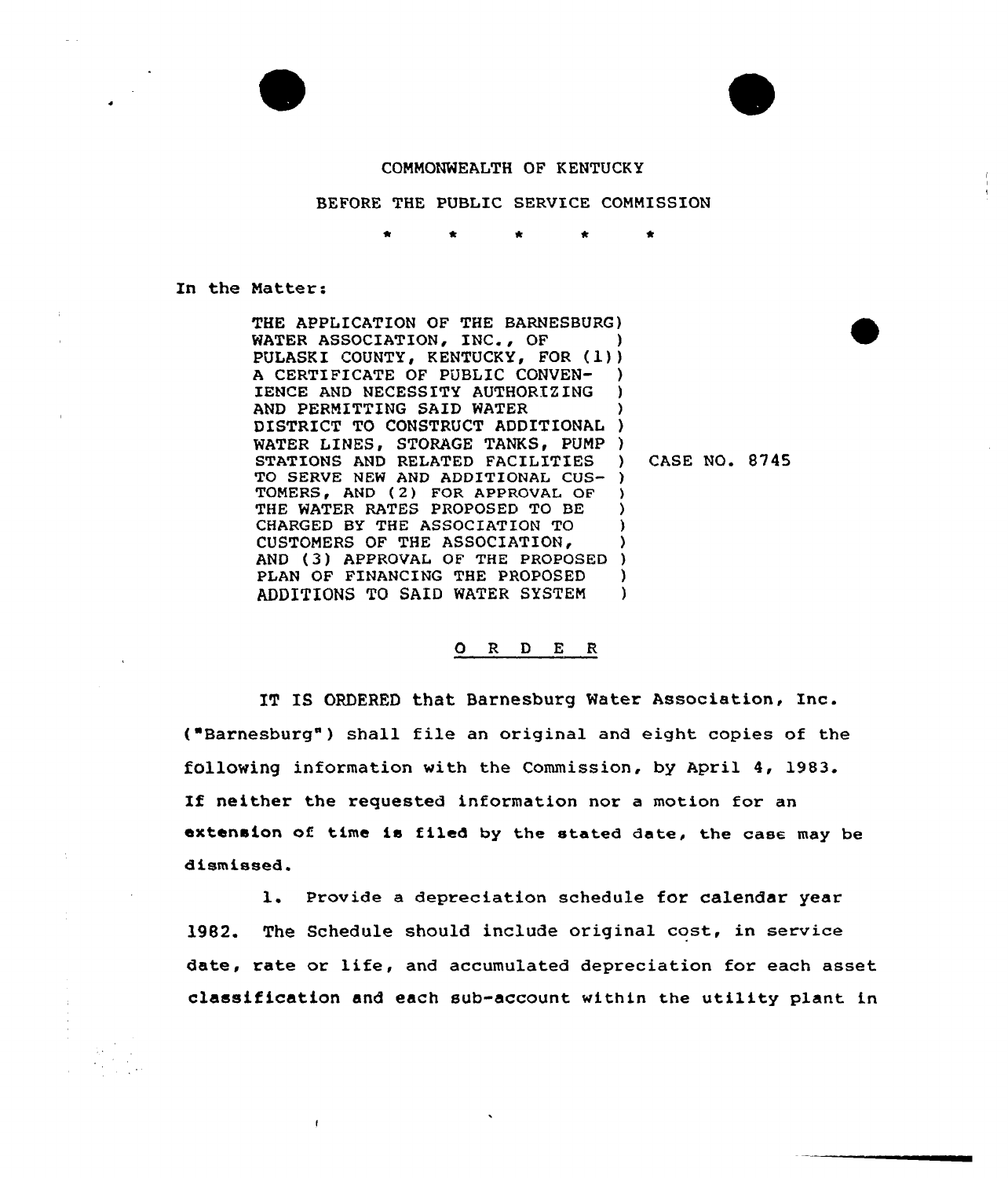service account. The amount for depreciation expense as reflected in the schedule should reconcile with depreciation expense as listed in the calendar year 1982 operating statement filed with the Commission on March 1, 1983.

 $\frac{1}{2}$ 

the contract of the contract of the contract contract of the contract of the contract of the contract of the contract of the contract of the contract of the contract of the contract of the contract of the contract of the c

- 2. a. Is Barnesburg aware of the Commission's<br>policy to compute depreciation expense for rate-making purposes on the basis of the original cost of the plant in service less contributions in aid of construction2
	- b. If you are in disagreement with this policy provide a detailed explanation as to why this policy should not he applied in determining the revenue requirements in this case.

3. Item No. 6-9 of the information filed March 1, 1983 includes a balance sheet for the year ended December 31, 1982. Within the fixed assets section of the balance sheet an amount totaling \$4,804 is listed and identified as "Interest on long-term debts." Provide an analysis which reflects how this amount was derived and provide the rationale for incuding this item within this section.

4. Provide the maturity date and the interest rate for the following investments listed on the balance sheet at December 31, 1982.

> Savings — Merrill Lynch \$74,255 Savings Account \$ 1,154

n sil

 $-2-$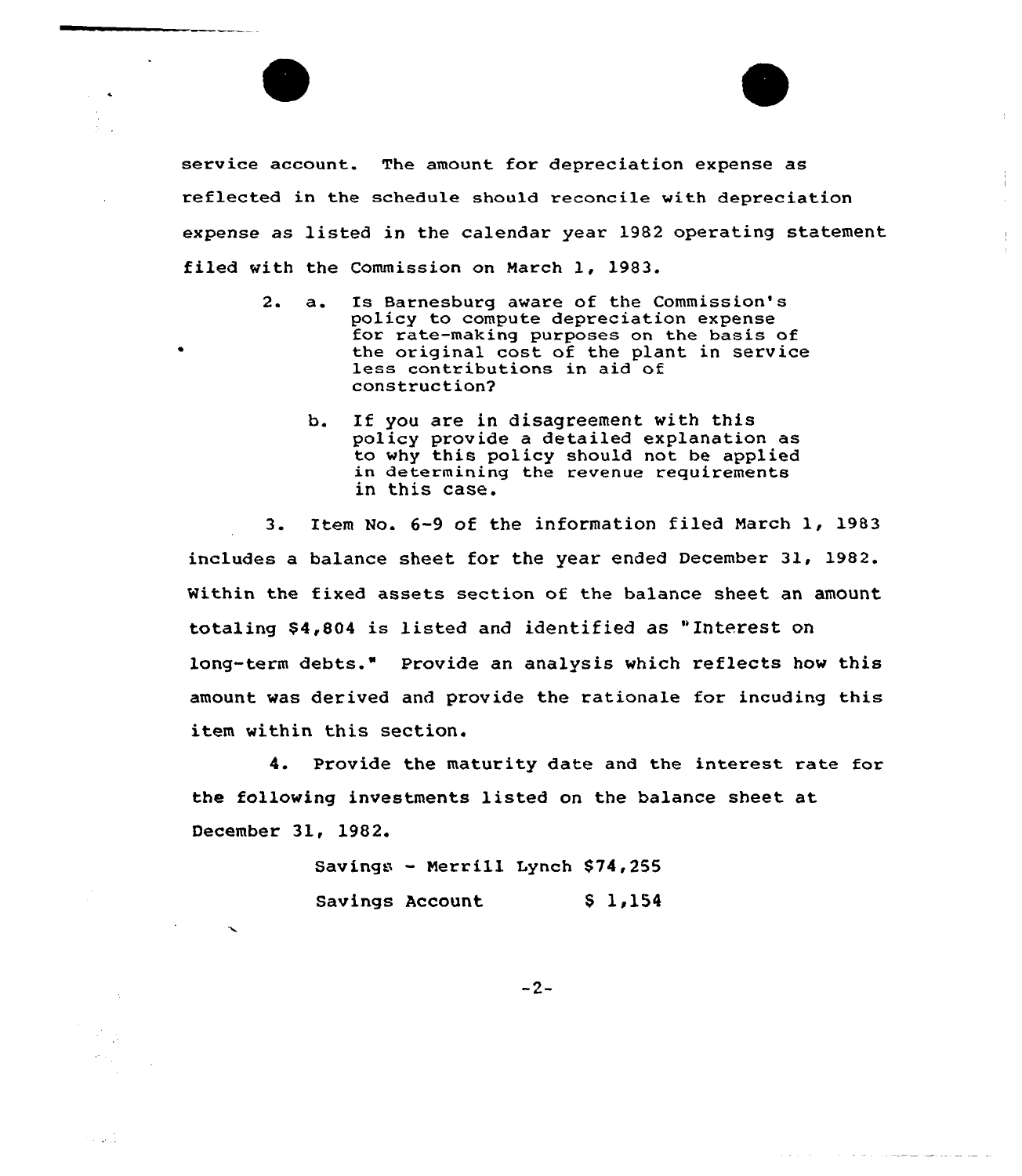5. Included within the balance sheet for the year ended December 31, 1982, is an amount totaling \$12,686 and is identified as "Debt Retirement Fund." Provide the type of investment in which these funds are invested, the maturity date, and the interest rate at December 31, 1982.

6. The 1981 Annual Report for Barnesburg reflects that special funds at December 31, 1981 totaled \$10,200. However, the balance sheet for the year ended December 31, 1982, reflects the following amounts in the accounts listed.

| Debt Retirement Fund    | \$12,686 |
|-------------------------|----------|
| Savings - Merrill Lynch | 74,255   |
| Savings Account         | 1,154    |
| Total                   | \$88,095 |
|                         |          |

 $\prime$ 

Provide an explanation for the increase of \$77,895 in special funds.

7. The 1981 Annual Report for Barnesburg reflects that tap-on-fees at December 31, 1981 totalled \$57,746. However, the balance sheet for the year ended December 31, 1982 reflects that tap-on-fees totalled \$120,936 at the end of 1982. Provide an explanation for this increase

8. Provide an explanation for the following changes noted in the amounts reported in the 1982 test period operating statement as compared to the 1981 operating statement.

a. Supplies decreased by \$2,932 (87%)  $<sup>1</sup>$ </sup>

<sup>1</sup> The numbers in parentheses represent the change expressed as a percent of 1981.

-3-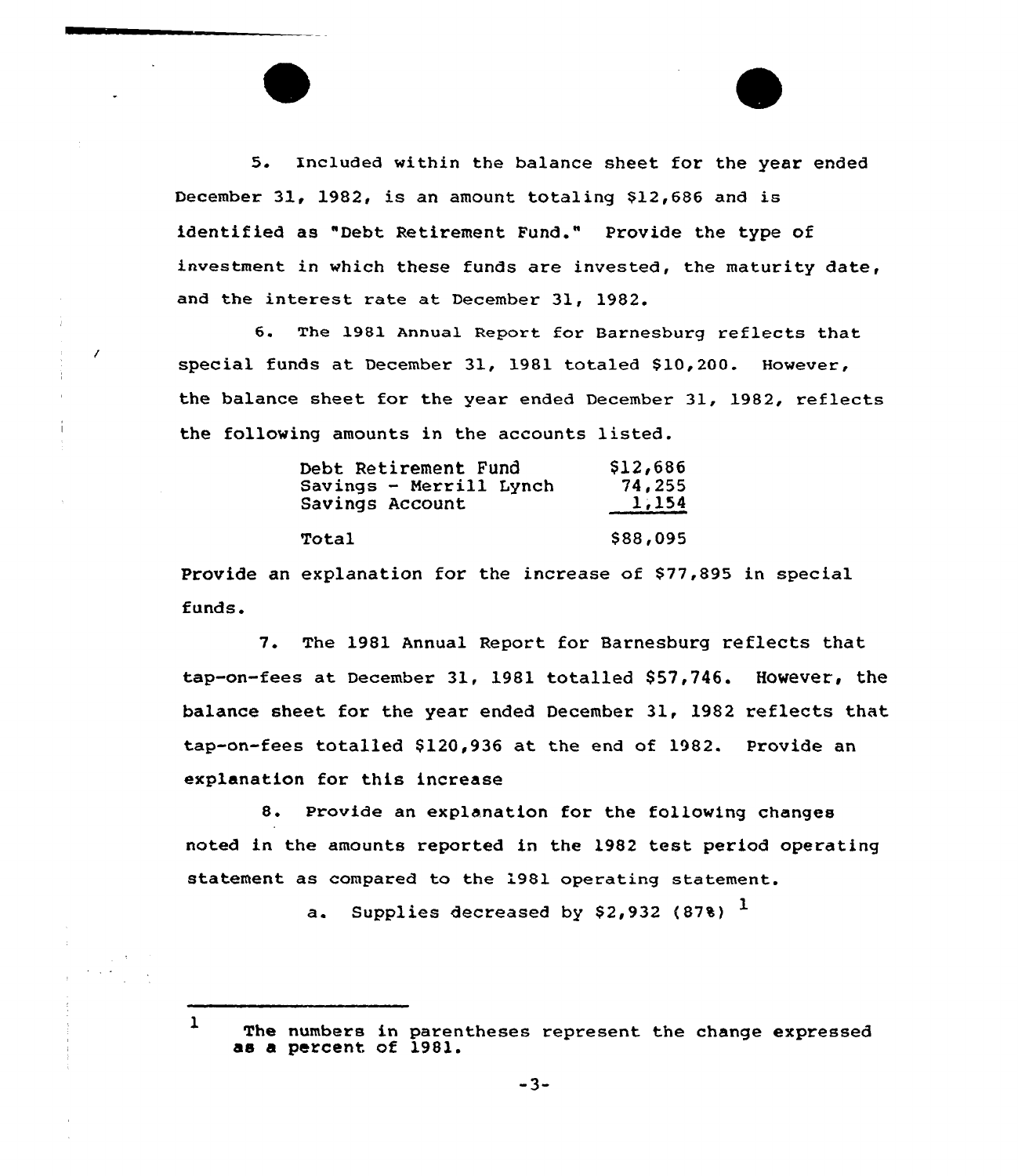

- c. Customer billing increased by \$<sup>487</sup> (26%)
- d. Accounting increased by \$540 (100%)

e. Travel increased by  $$2,395$  (100%)

9. Provide <sup>a</sup> detailed breakdown of maintenance expense for calendar year 1982 as shown in attached Format No. 1. Items under \$100 may be grouped within a common classification. The total for the breakdown should reconcile with the total listed in the 1982 operating statement.

10. Provide a detailed breakdown of travel expense for calendar year 1982 as shown in attached Format No. 2. Items under \$100 may be grouped within a common classification. The total for the breakdown should reconcile with the total listed in the 1982 operating statement.

ll. Provide <sup>a</sup> detailed schedule of the expenses associated with this rate case. As shown in attached Format No. 3. Include the hourly rate to be charged to Barnesburg for any professional services rendered. Also, provide the period over which Barnesburg proposes to amortize these expenses.

12. Provide the following concerning construction and financing of the new waterworks project:

- a. When is construction scheduled to begin and when is it scheduled to be completed?
- b. When will Barnesburg receive the proceeds of the Farmers Home Administration ("FmHA") loan?
- c. Will Barnesburg be required to provide interim financing from <sup>a</sup> private source during the period of construction'2

If so, provide the interest rate and time period for the interim financing.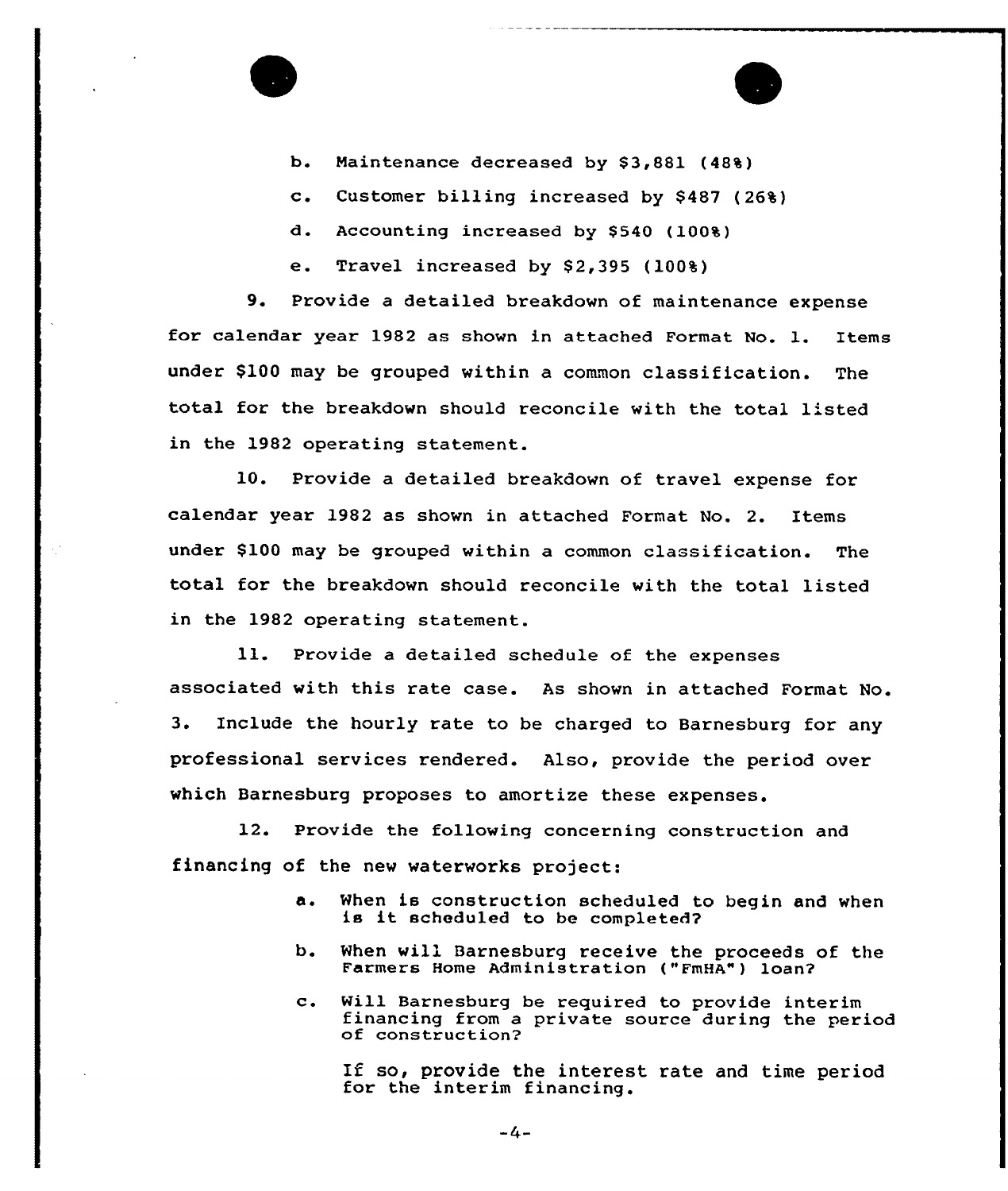13. What coverage ratio(s) are required by FmHA under the financing agreement for the construction project in this case'

14. Items 1 and 2, filed March 1, 1983, in response to information requests 1 and 2 contained in the Commission's Order of January 13, 1983, are based on a "typical month." In addition, there are discrepancies between Items 1 and 2 in both total usage and usage by rate block.

- a. Provide a detailed billing analysis for the 12-month test year period based on actual usage.
- b. Provide the number of new customers and estimated usage per rate increment anticipated after construction.

Done at Frankfort, Kentucky, this 16th day of March, 1983. PUBLIC SERVICE CONMISSION

the Commissic



ATTEST:

يشميها

 $\mathcal{M}(\mathcal{A})$  .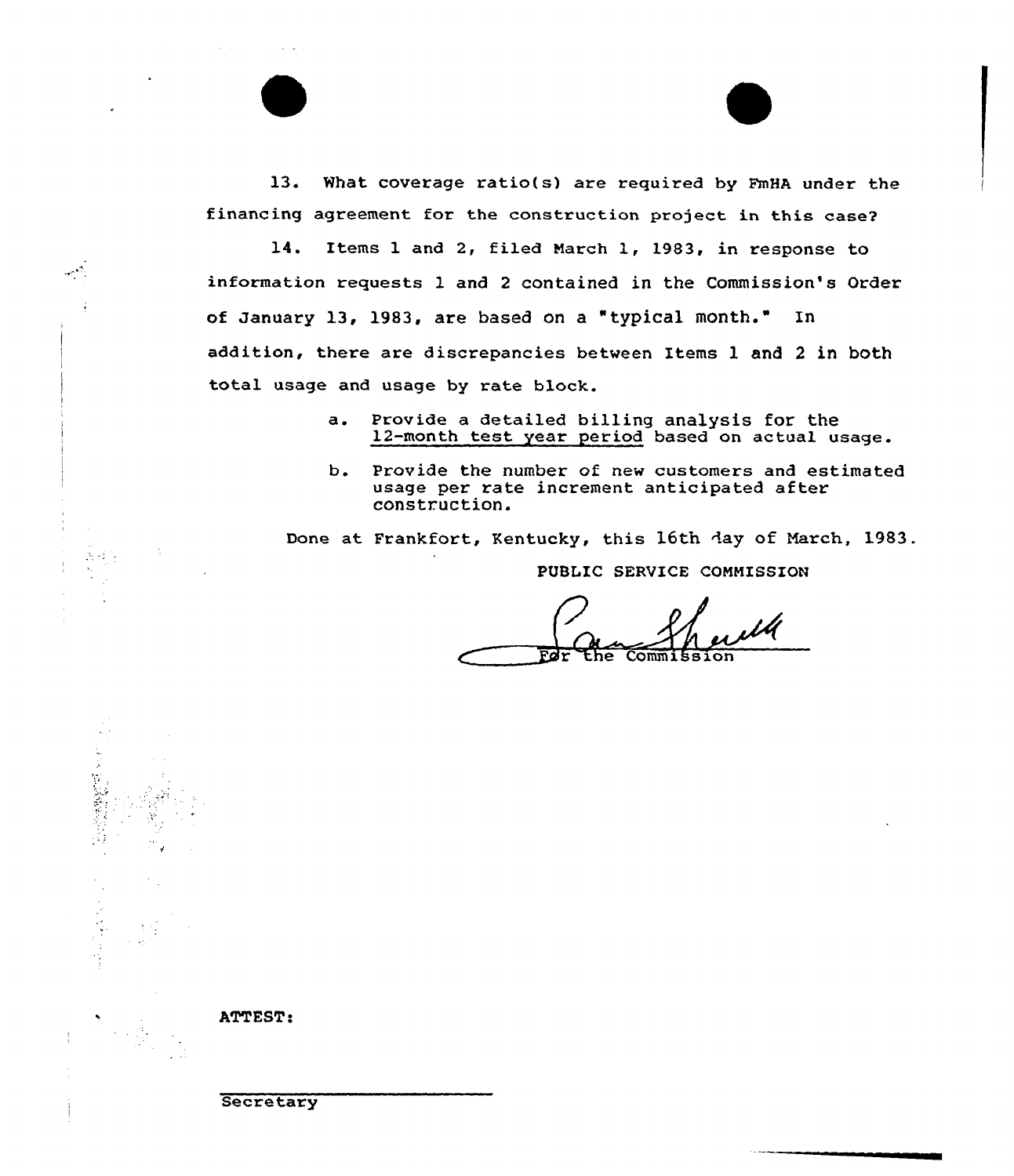| $\bullet$<br>$\downarrow$<br>大学<br>$\mathcal{A}$   | Date<br>Description                                                                                                                   |              |
|----------------------------------------------------|---------------------------------------------------------------------------------------------------------------------------------------|--------------|
| $\sim$<br>$\sim$<br>$\frac{1}{2}$<br>$\frac{1}{2}$ | Reference<br>Barnesburg Water Association,<br>Maintenance Expense<br>Calendar Year 1982<br>Case No. 8745<br>(Ck.<br>$M_0$<br>Invoice, |              |
| $\langle \cdot \rangle_{\mathcal{E}}$<br>Ŷ,        | etc.)<br>Inc.<br>Materials<br>Labor Other<br><u>hnomt</u><br><u>Total</u>                                                             | Format No. 1 |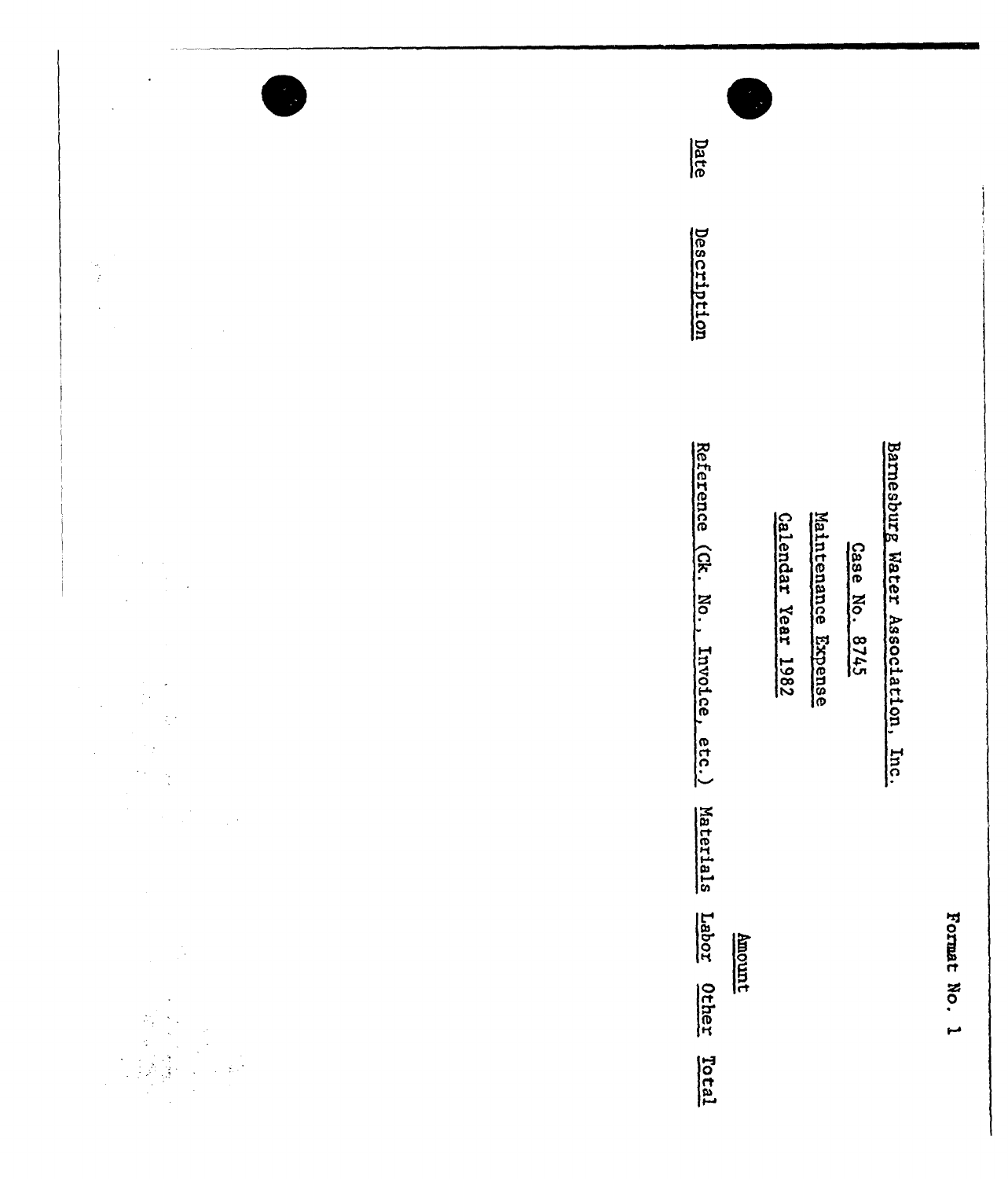| $\ddot{\textbf{v}}$                                                                                                                                                                                                                                                                                                                                                                                                                              | $\widehat{c}$                   | Date                                 |                                                       |
|--------------------------------------------------------------------------------------------------------------------------------------------------------------------------------------------------------------------------------------------------------------------------------------------------------------------------------------------------------------------------------------------------------------------------------------------------|---------------------------------|--------------------------------------|-------------------------------------------------------|
|                                                                                                                                                                                                                                                                                                                                                                                                                                                  | $\frac{1}{2}$<br>a mileage rate | Description                          |                                                       |
| $\overline{\phantom{a}}$<br>$\frac{1}{\sqrt{2}}\left(\frac{1}{2}\right)$<br>$\frac{1}{2} \sum_{i=1}^{n} \frac{1}{2} \sum_{i=1}^{n} \frac{1}{2} \sum_{i=1}^{n} \frac{1}{2} \sum_{i=1}^{n} \frac{1}{2} \sum_{i=1}^{n} \frac{1}{2} \sum_{i=1}^{n} \frac{1}{2} \sum_{i=1}^{n} \frac{1}{2} \sum_{i=1}^{n} \frac{1}{2} \sum_{i=1}^{n} \frac{1}{2} \sum_{i=1}^{n} \frac{1}{2} \sum_{i=1}^{n} \frac{1}{2} \sum_{i=1}^{n} \frac{1}{2} \sum_{i=1}^{n$<br>ý | is used indicate the rate       | Reference (Ck No.,<br>Invoice, etc.) | Barnesburg Water Association,                         |
| $\frac{1}{2} \frac{d^2}{dx^2}$<br>$\downarrow$<br>$\sim$ $\sim$                                                                                                                                                                                                                                                                                                                                                                                  | used.                           | Mileage<br>Rate (1)                  | C41endar Year 1982<br>Travel Expense<br>Case No. 8745 |
|                                                                                                                                                                                                                                                                                                                                                                                                                                                  |                                 | $\frac{5}{2}$<br>hount               | Inc.                                                  |
|                                                                                                                                                                                                                                                                                                                                                                                                                                                  |                                 | <u>Other</u>                         | Format No. 2                                          |
| $\frac{1}{2}$<br>医类体系<br>$\frac{1}{2}$                                                                                                                                                                                                                                                                                                                                                                                                           |                                 | Total                                |                                                       |

 $\tilde{\mathcal{L}}$